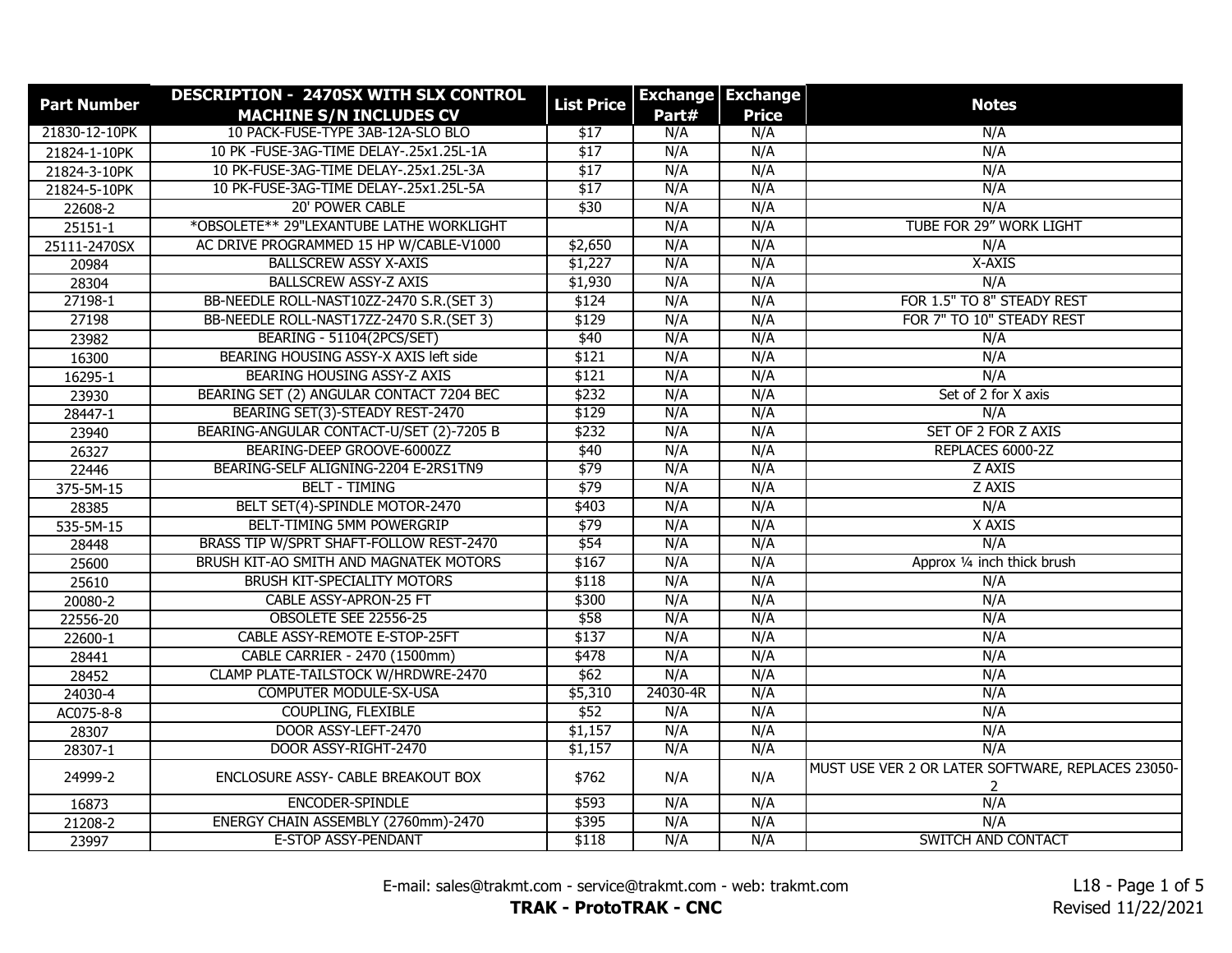| <b>Part Number</b> | DESCRIPTION - 2470SX WITH SLX CONTROL<br><b>MACHINE S/N INCLUDES CV</b> | <b>List Price</b> | Part#    | <b>Exchange Exchange</b><br><b>Price</b> | <b>Notes</b>                     |
|--------------------|-------------------------------------------------------------------------|-------------------|----------|------------------------------------------|----------------------------------|
| 23394              | FAN-PT4                                                                 | \$35              | N/A      | N/A                                      | N/A                              |
| 22164              | FAN-PT4-ENCLOSURE (DOOR FAN) (QTY 1)                                    | \$116             | N/A      | N/A                                      | N/A                              |
| 16350              | <b>FERRULE-SPROCKET</b>                                                 | \$11              | N/A      | N/A                                      | N/A                              |
| 22552              | FILTER-PT4-12 X 13.8                                                    | \$11              | N/A      | N/A                                      | N/A                              |
| 23390              | FINGER GUARD-PT4-BLOWER                                                 | \$17              | N/A      | N/A                                      | N/A                              |
| 28442-2            | GIB - CARRIAGE (SET OF 2) - 2470                                        | \$116             | N/A      | N/A                                      | N/A                              |
| 28442-1            | GIB - X-AXIS 2470                                                       | \$156             | N/A      | N/A                                      | N/A                              |
| 27937-2            | <b>HANDLE - DOOR - 2470</b>                                             | \$58              | N/A      | N/A                                      | N/A                              |
| 28458              | HANDLE-HANDWHEEL(handle only) -2470                                     | \$25              | N/A      | N/A                                      | N/A                              |
| 20082-2            | HANDWHEEL - ELECTRONIC HANDWHEEL X-AXIS                                 | \$787             | N/A      | N/A                                      | <b>X-AXIS TRL</b>                |
| 20082-3            | HANDWHEEL - ELECTRONIC HANDWHEEL Z-AXIS                                 | \$787             | N/A      | N/A                                      | N/A                              |
| 26357-1            | HOSE-FLEXIBLE-3/8X154 - 2470                                            | \$64              | N/A      | N/A                                      | N/A                              |
| 21831-1            | <b>HOUSING-E STOP ASSY</b>                                              | \$52              | N/A      | N/A                                      | N/A                              |
| 20295              | <b>JOGSTICK-ASSEMBLY</b>                                                | \$630             | N/A      | N/A                                      | N/A                              |
| 22714-26           | LAMP - ASSY-110V 60Hz                                                   | \$400             | N/A      | N/A                                      | N/A                              |
| 28313              | LEADSCREW & NUT ASSY (TAILSTOCK)-2470                                   | \$284             | N/A      | N/A                                      | N/A                              |
| 23341              | LIGHT BULB-WORK LIGHT (all - except 1840                                | \$17              | N/A      | N/A                                      | N/A                              |
| 22551-10           | LIMIT SWITCH ASSY-LEFT-2470 W/DOG                                       | \$232             | N/A      | N/A                                      | N/A                              |
| 22551-9            | LIMIT SWITCH ASSY-RIGHT-2470                                            | \$249             | N/A      | N/A                                      | N/A                              |
| 22683              | LIMIT SWITCH-DOOR LIMT-1540,1845,2460/70                                | \$72              | N/A      | N/A                                      | N/A                              |
| 22408              | <b>LIMIT SWITCH-PT4</b>                                                 | \$206             | N/A      | N/A                                      | N/A                              |
| 22680-2            | LIMIT SWITCH-RLR PLNGR-PNL MNT-1845/2470                                | \$131             | N/A      | N/A                                      | N/A                              |
| N01                | <b>LOCKNUT</b>                                                          | \$11              | N/A      | N/A                                      | N/A                              |
| N <sub>02</sub>    | <b>LOCKNUT</b>                                                          | \$11              | N/A      | N/A                                      | N/A                              |
| N <sub>04</sub>    | <b>LOCKNUT</b>                                                          | \$11              | N/A      | N/A                                      |                                  |
| W01                | <b>LOCKWASHER</b>                                                       | \$11              | N/A      | N/A                                      | N/A                              |
| W <sub>04</sub>    | <b>LOCKWASHER</b>                                                       | \$11              | N/A      | N/A                                      | N/A                              |
| W02                | LOCKWASHER-W02                                                          | \$11              | N/A      | N/A                                      | N/A                              |
| 22291              | LUBE PUMP-W/CABLE-1630, 1845, 2460, 2470                                | \$536             | N/A      | N/A                                      | N/A                              |
| 22758-2470SLX      | MACHINE ID KEY                                                          | \$149             | N/A      | N/A                                      | N/A                              |
| 24088-1            | MEMORY CARD-COMPACT FLASH-FORMATTED PCA-                                | \$245             | N/A      | N/A                                      | FOR 24000-7 AND 24000-9 PENDANTS |
| 24042              | OBSOLETE. PLEASE SEE 24042R. MODULE-SPINDLE CONTROL                     | N/A               | 24042R   | \$762                                    | N/A                              |
| 24425              | MOTOR ASSY-4055-Z AXIS (OBS)                                            | \$1,066           | N/A      | N/A                                      | Z-AXIS                           |
| 24316-2            | OBSOLETE. SEE 24316-2R                                                  | \$1,066           | 24316-2R | N/A                                      | N/A                              |
| 28360              | MOTOR-SPINDLE 15HP - 2470SX                                             | \$1,240           | N/A      | N/A                                      | N/A                              |
| 16452              | NUT CLAMP Z-AXIS                                                        | \$35              | N/A      | N/A                                      | X & Y AXIS                       |
| 16314              | NUT-CLAMP-X AXIS                                                        | \$35              | N/A      | N/A                                      | X AXIS                           |
| 22555-20           | OBSOLETE. SELL 22555-25                                                 | \$182             | N/A      | N/A                                      | N/A                              |

**TRAK - ProtoTRAK - CNC**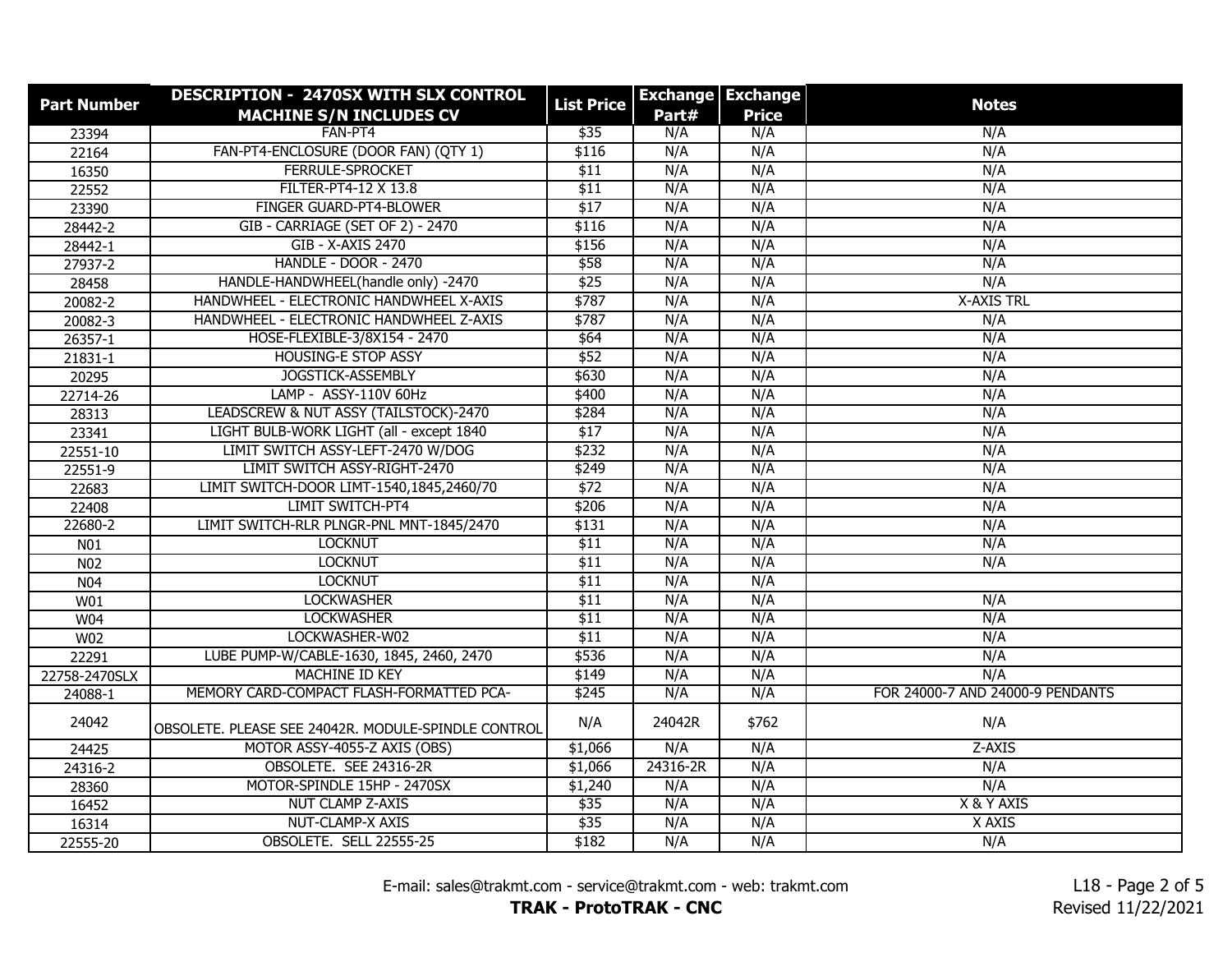| <b>Part Number</b> | DESCRIPTION - 2470SX WITH SLX CONTROL    | <b>List Price</b> |            | <b>Exchange Exchange</b> | <b>Notes</b>                          |
|--------------------|------------------------------------------|-------------------|------------|--------------------------|---------------------------------------|
|                    | <b>MACHINE S/N INCLUDES CV</b>           |                   | Part#      | <b>Price</b>             |                                       |
| 27284              | PAINT KIT - TOUCH UP                     | \$103             | N/A<br>N/A | N/A                      | N/A<br>N/A                            |
| 24008-3            | PENDANT-SLX-USA-W/0 COMPUTER MODULE      | \$3,643           |            | N/A                      |                                       |
| M10X30 80P         | PIN-DOWEL-STL-PLAIN-2470 S.R.            | \$8               | N/A        | N/A                      | FOR 1.5" TO 8" STEADY REST            |
| 27240              | PIN-ROLLER 10" S.R. 2470                 | \$13              | N/A        | N/A                      | FOR 7" TO 10" STEADY REST             |
| 16983-1            | PULLEY-SOLID 44 TEETH -5M HTD            | \$161             | N/A        | N/A                      | X & Z AXIS                            |
| 23265              | PUMP COOLANT 1/8 HP                      | \$457             | N/A        | N/A                      | N/A                                   |
| 21833              | PUSH BUTTON-E STOP ASSY RED TURN TO RELE | \$65              | N/A        | N/A                      | N/A                                   |
| 27175-6            | RESISTOR ASSY-3000W 10 OHM SPINDLE BRAKE | \$747             | N/A        | N/A                      | N/A                                   |
| 22890-1000-30-1    | RESISTOR-BRAKING-1000W 30OHM             | \$239             | N/A        | N/A                      | N/A                                   |
| 28388              | ROLLER-DOOR-2470                         | \$38              | N/A        | N/A                      | N/A                                   |
| 27955-1            | RUBBER PAD - HEADSTOCK - 2470            | \$75              | N/A        | N/A                      | N/A                                   |
| 24101-7            | <b>SERVO DRIVER SERIES</b>               | \$838             | 24101-7R   | \$725                    | N/A                                   |
| 24101-4            | SERVO DRIVER SERIES 3-4020               | \$838             | 24101-4R   | \$725                    | X & Y AXIS, replaces 20201 and 20201R |
| 24324              | SHEET METAL-PT5-LATHE CABLE COVER        | \$68              | N/A        | N/A                      | N/A                                   |
| 24000-9            | <b>SLX PENDANT</b>                       | \$9,101           | N/A        | N/A                      | N/A                                   |
| 21828              | <b>SWITCH-AC ON/OFF</b>                  | \$40              | N/A        | N/A                      | N/A                                   |
| 28453              | <b>TAILSTOCK QUILL-2470</b>              | \$321             | N/A        | N/A                      | N/A                                   |
| 28444              | TOOL BOX - COMPLETE 2470                 | \$457             | N/A        | N/A                      | N/A                                   |
| 27919-1            | WINDOW-DOOR - 2470                       | \$154             | N/A        | N/A                      | N/A                                   |
| 28437              | WIPER ASSY-DOOR-2470                     | \$83              | N/A        | N/A                      | N/A                                   |
| 28443-4            | WIPER - BEDWAY (FRONT-TOP) 2470          | \$27              | N/A        | N/A                      | N/A                                   |
| 28443-5            | WIPER - BEDWAY (REAR -TOP) 2470          | \$27              | N/A        | N/A                      | N/A                                   |
| 28443-1            | WIPER - CROSS SLIDE FRONT 2470           | \$27              | N/A        | N/A                      | N/A                                   |
| 28443-2            | WIPER - CROSS SLIDE REAR -LH 2470        | \$27              | N/A        | N/A                      | N/A                                   |
| 28443-3            | WIPER - CROSS SLIDE REAR -RH 2470        | \$27              | N/A        | N/A                      | N/A                                   |
| 28443-9            | WIPER - TAILSTOCK (FRONT) 2470           | \$27              | N/A        | N/A                      | N/A                                   |
| 28443-8            | WIPER - TAILSTOCK (REAR) 2470            | \$27              | N/A        | N/A                      | N/A                                   |
| 28443              | WIPER KIT - 2470                         | \$143             | N/A        | N/A                      | N/A                                   |
| 28443-6            | WIPER-BEDWAY-BOTTOM-A-2470               | \$27              | N/A        | N/A                      | N/A                                   |
| 28443-7            | WIPER-BEDWAY-BOTTOM-B-2470               | \$27              | N/A        | N/A                      | N/A                                   |
| 28326              | YOKE, X-AXIS 2470                        | \$182             | N/A        | N/A                      | N/A                                   |
| 28318              | YOKE, Z-AXIS 2470                        | \$532             | N/A        | N/A                      | N/A                                   |
| <b>Head Parts</b>  |                                          |                   |            |                          |                                       |
| 25221              | BB SET-TAPERED ROLLER-SPINDLE-2460/2470  | \$844             | N/A        | N/A                      | INCLUDES 25100-3 AND 25100-12         |
| 28359              | BEARING-ANGULAR CONTACT- (2)             | \$92              | N/A        | N/A                      | N/A                                   |
| 28358              | BEARING-DEEP GROOVE-SINGLE ROW           | \$31              | N/A        | N/A                      | REPLACES 21234-071 and 21234-053      |
| 28357              | BEARING-DEEP GROOVE-SINGLE ROW-6207      | \$42              | N/A        | N/A                      | N/A                                   |
| 25100-12           | <b>CHAIN - MASTER LINK-CHAIN RS-40</b>   | N/A               | N/A        | N/A                      | <b>ORDER 25221</b>                    |
| 25100-3            | WAY COVER-COLUMN-TOP-DPM3/5              | N/A               | N/A        | N/A                      | <b>ORDER 25221</b>                    |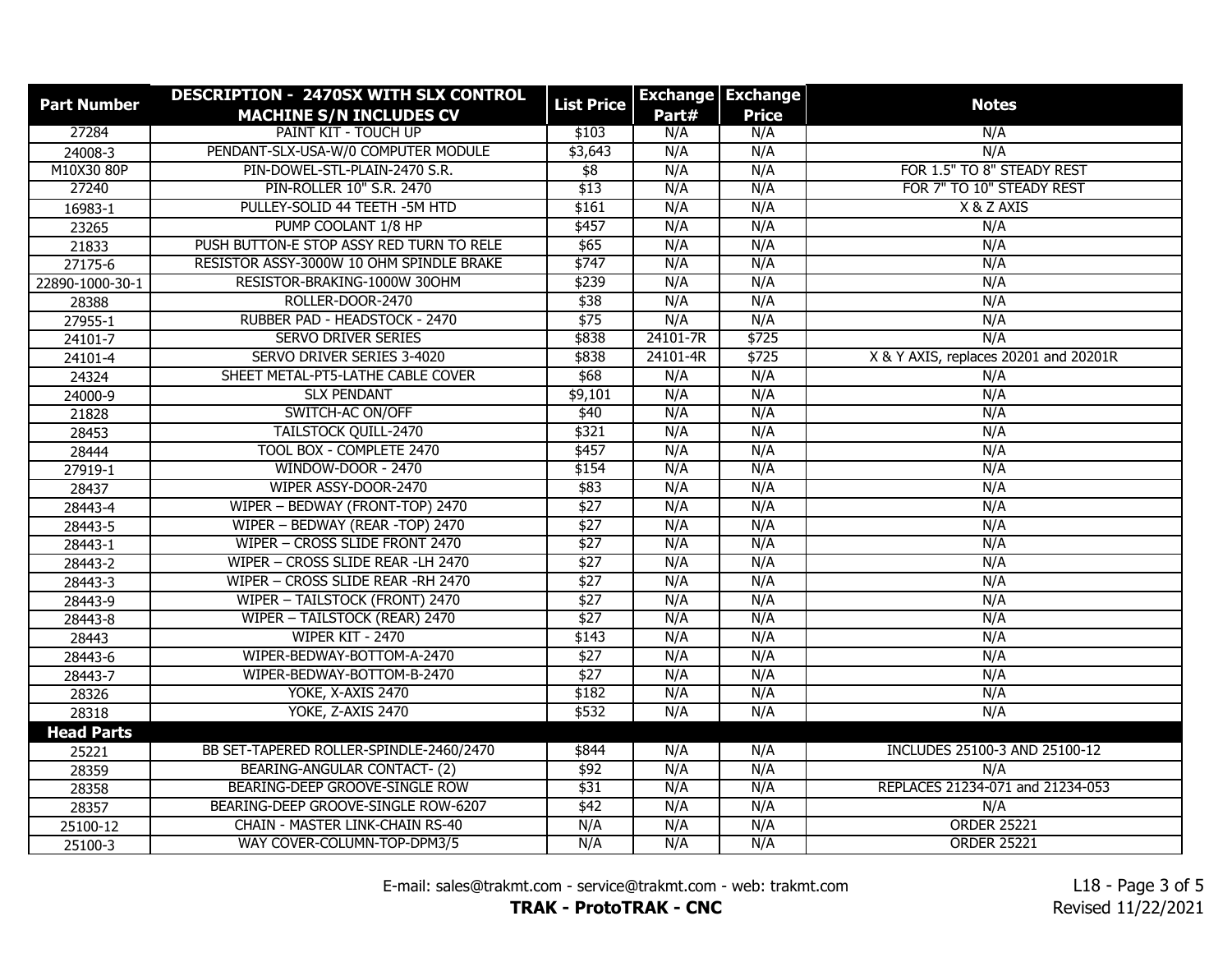| <b>Part Number</b> | DESCRIPTION - 2470SX WITH SLX CONTROL    | <b>List Price</b> |       | <b>Exchange Exchange</b> | <b>Notes</b>                                  |
|--------------------|------------------------------------------|-------------------|-------|--------------------------|-----------------------------------------------|
|                    | <b>MACHINE S/N INCLUDES CV</b>           |                   | Part# | <b>Price</b>             |                                               |
| 845-5M             | BELT-TIMING 5MM POWERGRIP - 2470         | \$53              | N/A   | N/A                      | N/A                                           |
| 28361              | CAMLOCKS - SPINDLE-2470                  | \$22              | N/A   | N/A                      | N/A                                           |
| 28461              | FAN -COOLING-200V OIL - 2470             | \$129             | N/A   | N/A                      | N/A                                           |
| 28466              | FILTER OIL COOLER-2470                   | \$92              | N/A   | N/A                      | N/A                                           |
| 28352              | FORK - GEAR SELECTOR - 2470              | \$124             | N/A   | N/A                      | N/A                                           |
| 28335              | <b>GEAR CLUSTER AND SHAFT ASSY 2470</b>  | \$1,799           | N/A   | N/A                      | N/A                                           |
| 28339              | GEAR-SPUR-26 TEETH-3M-33W - 2470         | \$437             | N/A   | N/A                      | N/A                                           |
| 28338              | GEAR-SPUR-35 TEETH-3M-33W - 2470         | \$437             | N/A   | N/A                      | N/A                                           |
| 28340              | GEAR-SPUR-36 T-3M-10W-OIL PUMP 2470      | \$176             | N/A   | N/A                      | N/A                                           |
| 28333              | GEAR-SPUR-63 T-3M-29W-HIGH - 2470        | \$985             | N/A   | N/A                      | N/A                                           |
| 28332              | GEAR-SPUR-90 T-3M-30W-LOW-2470           | \$985             | N/A   | N/A                      | N/A                                           |
| 28368              | GUARD-CHUCK-2470                         | \$69              | N/A   | N/A                      | N/A                                           |
| 27920-1            | HANDLE-GUARD-CHUCK-1845/2470/30120       | \$17              | N/A   | N/A                      | N/A                                           |
| 28462              | HEAT EXCHANGER ASSY-OIL COOLER - 2470    | \$403             | N/A   | N/A                      | N/A                                           |
| 27964              | LEVER-SPEED SELECTOR-1845/2470/30120     | \$72              | N/A   | N/A                      | N/A                                           |
| 26762              | LOCK NUT- MKR M30X1.5                    | \$32              | N/A   | N/A                      | USED ON ALL 3 AXIS ON BOTH SIDES OF BALLSCREW |
| 27951-5            | LOCKNUT-M130 X 2.0 - 2470                | \$222             | N/A   | N/A                      | N/A                                           |
| 27951-6            | LOCKNUT-M140 X 2.0 - 2470                | \$222             | N/A   | N/A                      | N/A                                           |
| 26762-1            | NUT-LOCK - MR35 X 1.5 - 2470             | \$34              | N/A   | N/A                      | N/A                                           |
| 28463              | OIL PUMP - 220V - 2470                   | \$461             | N/A   | N/A                      | N/A                                           |
| 27960-9            | O-RING - COVER - MOTOR PULLEY SHAFT-2470 | \$10              | N/A   | N/A                      | N/A                                           |
| 27960-10           | O-RING - FRONT COVER -SPINDLE-2470       | \$18              | N/A   | N/A                      | N/A                                           |
| 27960-8            | O-RING-FRONT/BACK COVER-SPLINE SHFT-2470 | \$10              | N/A   | N/A                      | N/A                                           |
| 27960-6            | O-RING-ID 15 x W2.4 - 2470/1845          | \$10              | N/A   | N/A                      | N/A                                           |
| 27960-7            | O-RING-ID 1630 x W3.6 - 2470             | \$10              | N/A   | N/A                      | N/A                                           |
| 28467              | PRESSURE GAUGE-OILER COOLER - 2470       | \$18              | N/A   | N/A                      | N/A                                           |
| 28345              | <b>PULLEY - 2470</b>                     | \$182             | N/A   | N/A                      | N/A                                           |
| 27967              | PUMP-HEADSTOCK-W/FITTING-1845/2470       | \$135             | N/A   | N/A                      | N/A                                           |
| 28369              | (SEE 27972)                              | \$16              | N/A   | N/A                      | N/A                                           |
| 28343              | SHAFT - GEAR SELECTOR - 2470             | \$72              | N/A   | N/A                      | N/A                                           |
| 28342              | SHAFT - INPUT - 2470                     | \$334             | N/A   | N/A                      | N/A                                           |
| 28328              | OBSOLETE - SEE 28328-1                   | \$3,610           | N/A   | N/A                      | N/A                                           |
| 28341              | SPRCKET-100 Tx5MM- ENCODER, W/GUIDE 2470 | \$194             | N/A   | N/A                      | N/A                                           |
| 28334              | SPROCKET-100 TX5MM - ENCODER, SPDL 2470  | \$194             | N/A   | N/A                      | N/A                                           |
| 28351              | SWING ARM-GEAR SELECTOR-2470             | \$78              | N/A   | N/A                      | N/A                                           |
| <b>Chuck Parts</b> |                                          |                   |       |                          |                                               |
| 28620-1            | Adaptor Plate-Buck-12"                   | \$264             | N/A   | N/A                      | N/A                                           |
| 28652              | BUCK CHUCK KIT-12" D1-8 (See Notes)      | \$1,751           | N/A   | N/A                      | N/A                                           |
| 28620              | CHUCK - BUCK 12" w/ Top RVS Jaws         | \$1,192           | N/A   | N/A                      | N/A                                           |